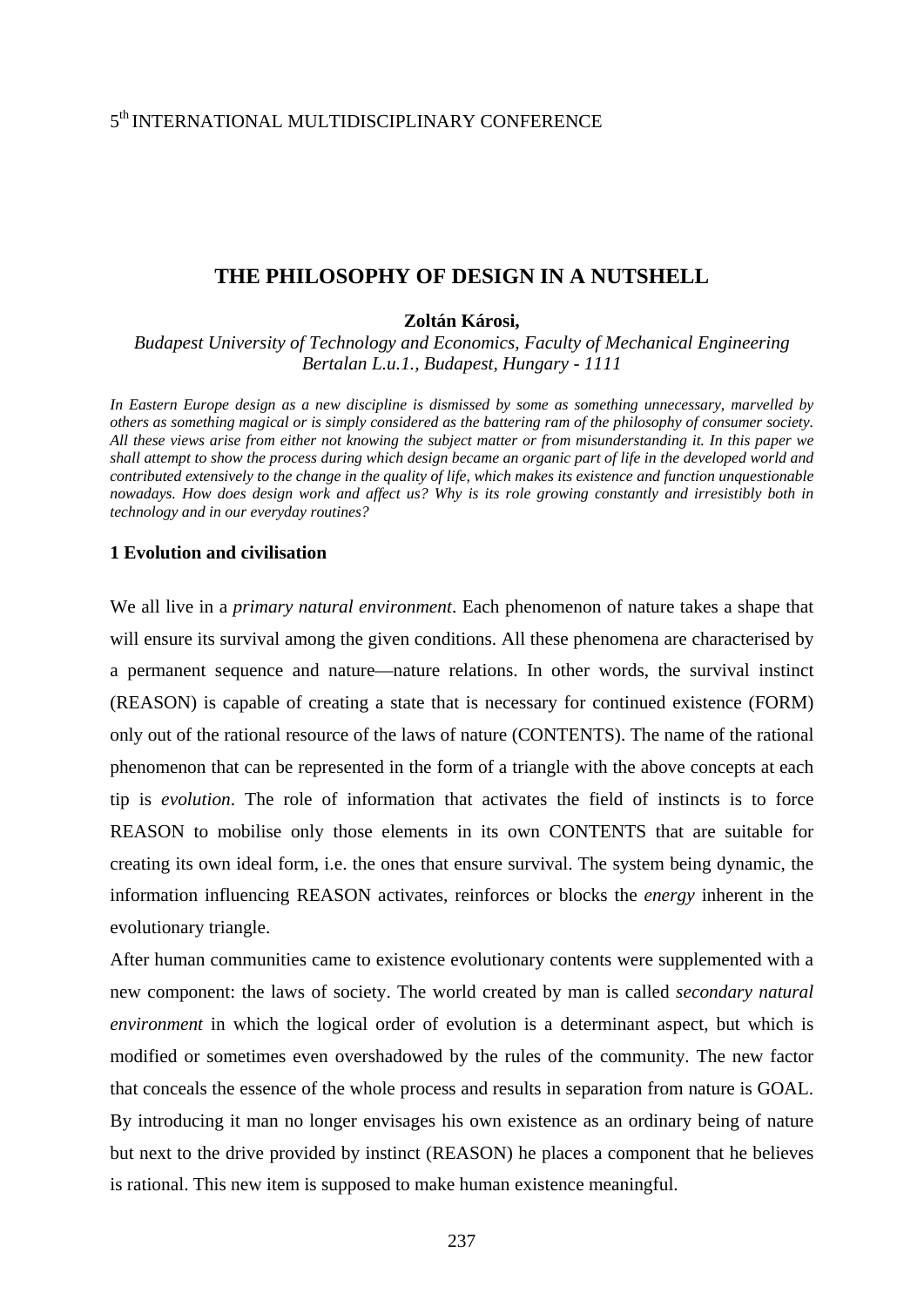However, we have seen in the evolutionary system that existence is present without GOAL, thus it gains its inner dynamism from external information and not from this component. It is the external FORM in this case as well that activates REASON. Thus, GOAL is an imaginary drive, basically a psychological factor. By inserting GOAL our triangle becomes a rectangle by which we can represent all the activities of human communities. (See Fig. 1) The dynamism of the structure is still present but, because of this new component and of the psychological nature of the laws of society, its rationality disappears. The rectangle works in the following way: survival instinct (REASON) mobilises man's own emotions as an imaginary drive (GOAL) in order that, from CONTENTS, i.e. the rational resources of the laws of nature (intellect, healthy life) and from the emotional resources of the laws of society (morals, beauty), he can ensure a state necessary for survival (FORM). This basically irrational system is what we call civilisation.



Fig.1 The rectangle of civilisation

## **2 Post-industrial manufacturing and design**

Due to the perfection of electronics and optics and the modernisation of metal processing technologies and with the help of new materials products made by the post-industrial manufacturing of our days have become fit for unification and for integration in human communities. (See Fig. 2) Simple, logical use and looks that suggest safety have become major aspects of individual consumption. Technical approach has been completed by adapting the construction of objects to human features. This new field, *ergonomics* has become an orderly and rationally systematising science. Besides the assessment of human anthropometric data and the analysis of motorial motions it has started to use the findings of psychology as well. Post-industrial production, however, transformed the relationship between the individual and community by creating consumer society. In these societies buying is a part of mass culture.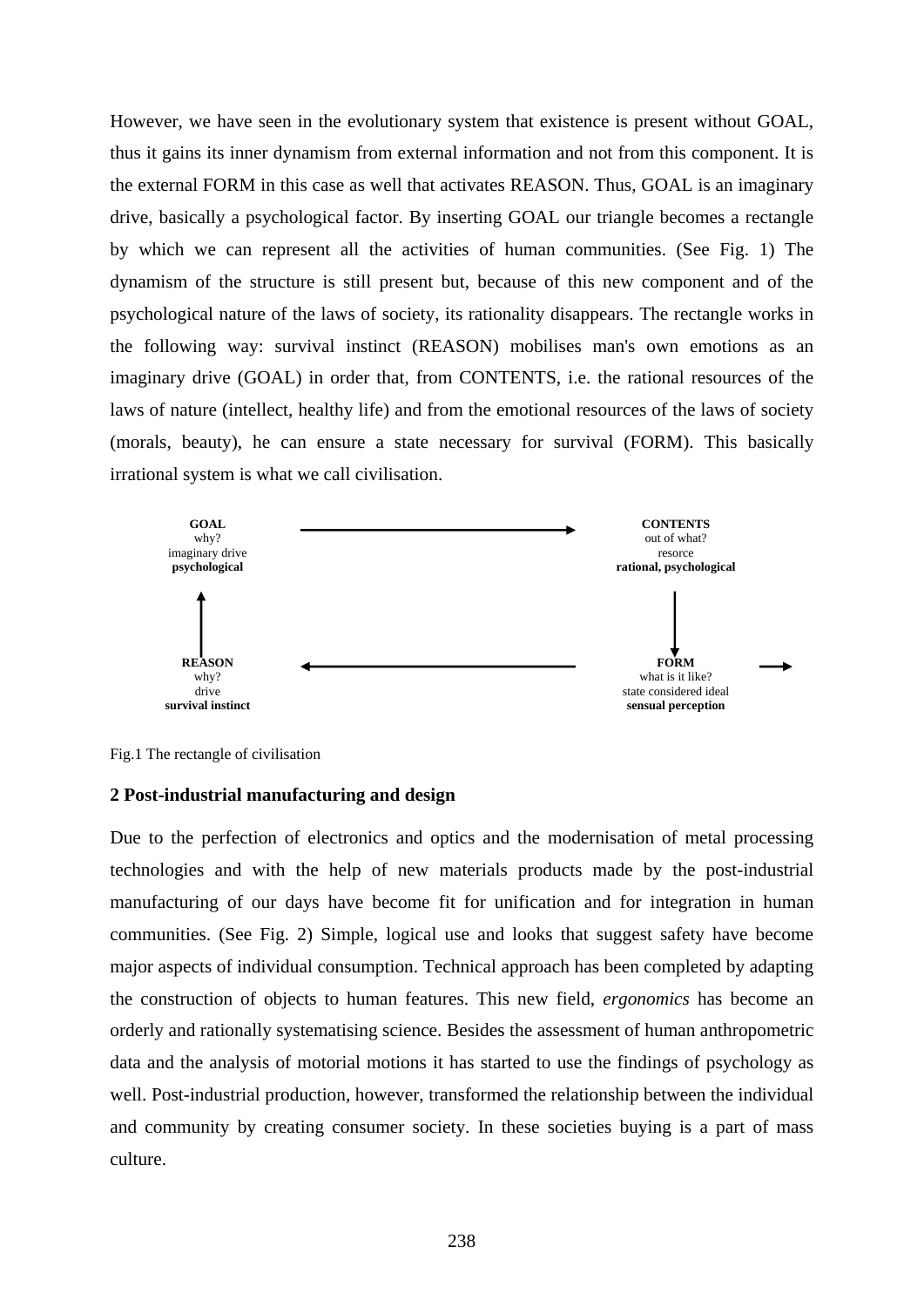**FORM**  adjusted to physique



Fig. 2 The flow chart of post-industrial production

That means it is the manufacturing industry that, by ensuring its own growth, aims at satisfying imaginary individual needs generated by advertising. Yet, today emphasis is laid on success and quality is of secondary importance. The buzzwords of our days are marketability and quick recovery of investment. A product can be made profitable by publicity rather than by usefulness and it is achieved partly because the public are loyal to certain brand names. Industry also aims at distinguishing its own products from those of others by means of externals and design is the only discipline that can achieve that goal with the help of its own practical means.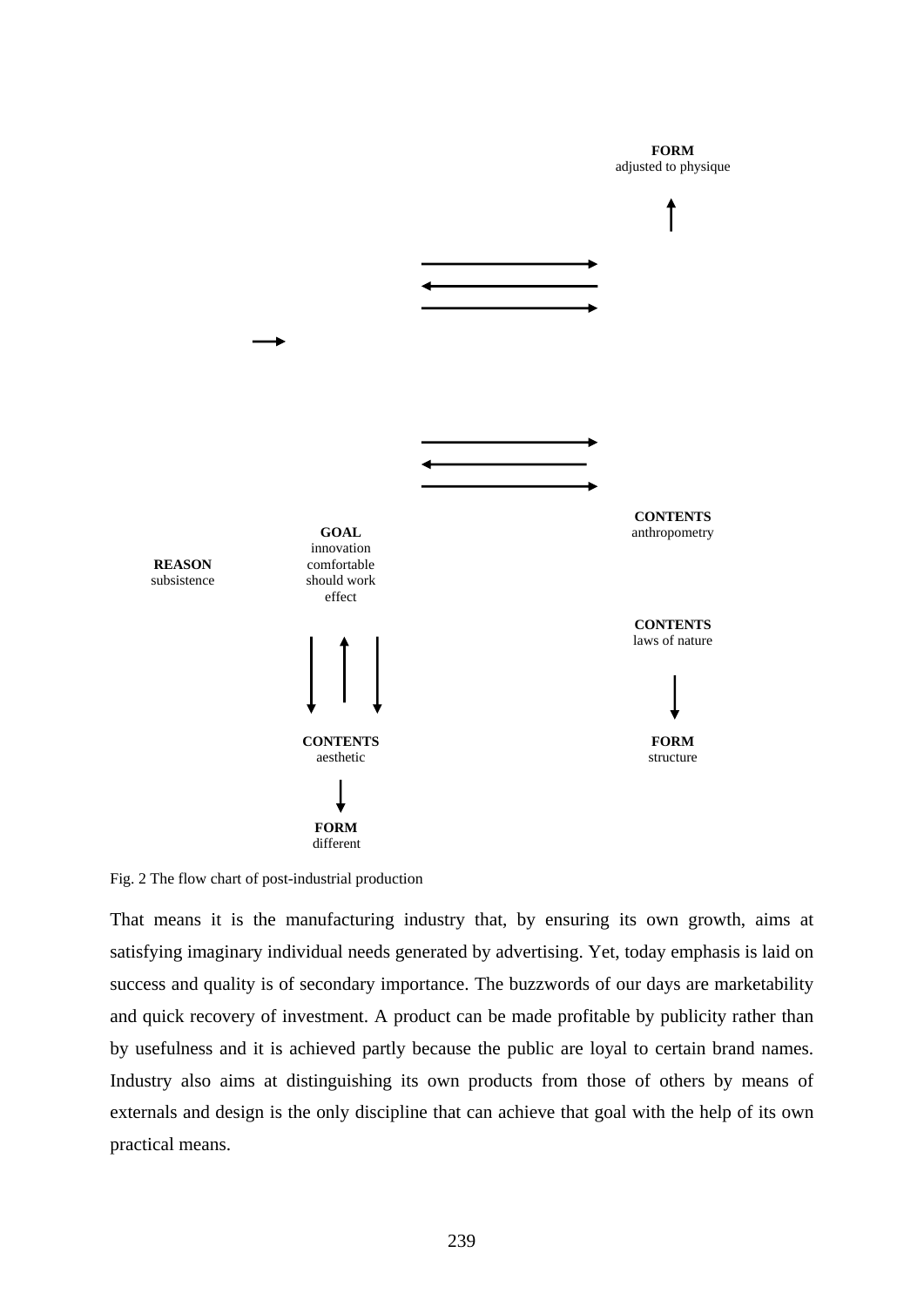Industrial design was brought to life by the manufacturing industry, by mass production and by mass culture. Today design, advertising and the manufacturing industry have such a great influence on one another and on life that they must co-exist. The developed world is so much interwoven with these three factors that they are identical with the culture of objects. Nowadays an attractive society should have a good design. In a consumer society it is the designer who can establish the contact between the seller and the buyer. Psychologists are trying to reveal the mechanisms underlying the influence of advertising and design on people but they do not seem to have got beyond empirical analyses.

Design is usually considered simply as a branch of traditional arts and crafts. However, the profession of design is related to them only in that a designer will also be driven by the desire of self-realisation and will conform to an aesthetic system of rules. The creative sovereignty, the independence of both the designer and the representative of arts and crafts (sometimes referred to as *applied artist*) stem from imagination but they are by no means identical.

## **3 The creative process of designing**

Design is, of course, an activity closely connected to civilisation; its components can easily be fitted to the corner points of the rectangle representing civilisation, thus, it is worth looking at its mechanism in that context. The creative process of designing is as follows: (see Fig. 3) **Step one:** The message from an external contact about fashion (information) arrives at the

field of instincts (REASON), the task of which is to ensure the self-realisation of the individual while releasing inner energies.

**Step two:** The manufacturer mobilises his own emotions and specifies the desire of an imaginary marketability (GOAL). That is when the preliminary definition of the product and of the circle of potential buyers and their harmonisation takes place.

**Step three:** Preliminary assessment of the resources available (CONTENTS). The extent to which the goal can be achieved depends on the elasticity of the basic material of the contents. At this stage the designer has to draw on the components of culture (i.e. morals, intellect, beauty and health), and on the six principles of design. They cannot be ranked but certainly must be implemented as they constitute the designer's technical, economic and aesthetic aims. [Technological: maximum expediency (1), minimum weight (2), minimum volume (3). Economic: minimum costs (4) Aesthetic: appropriate form (5), imagination (6)]. He will also make use of the potentials that body shaping can offer.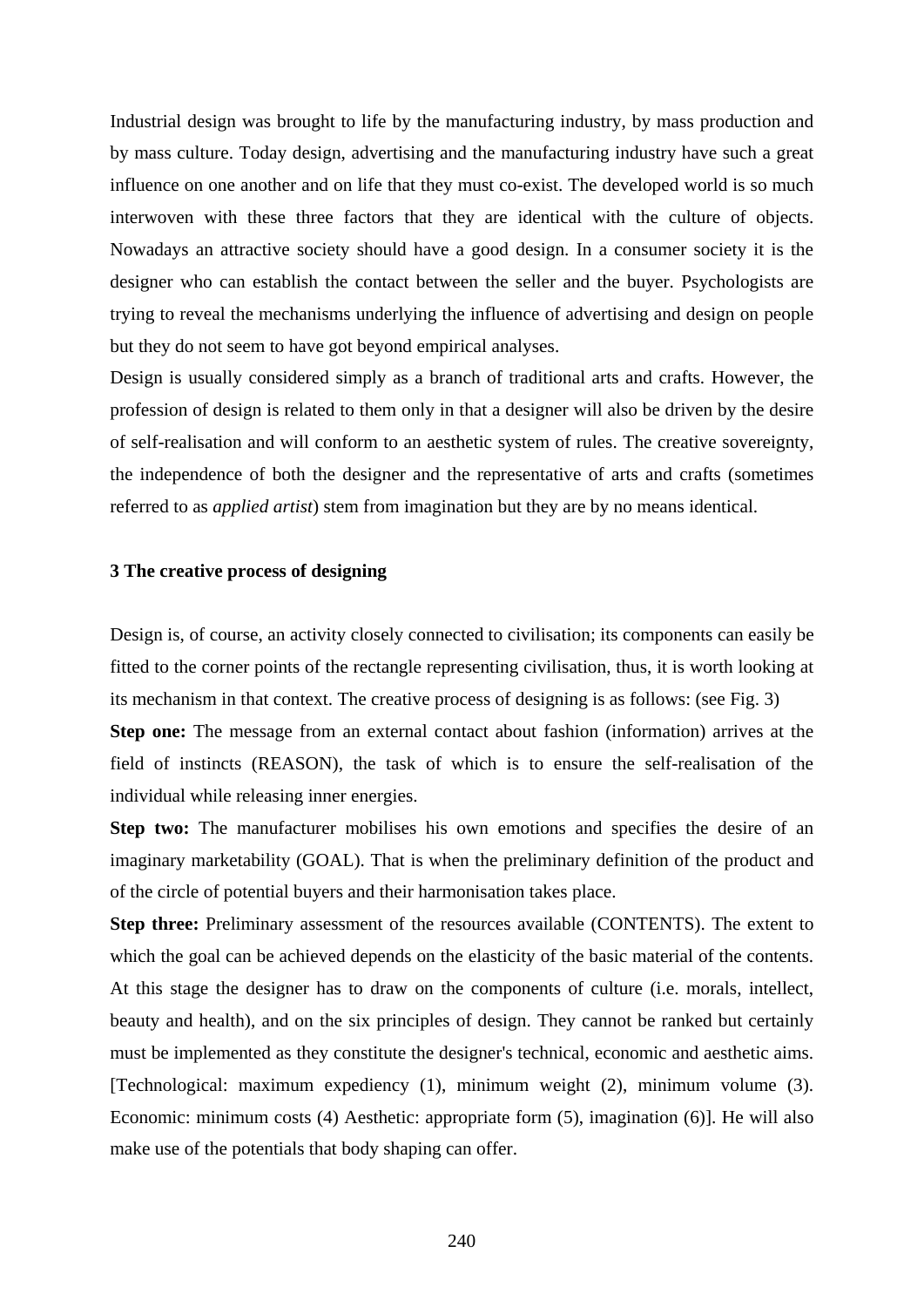

Fig. 3 The creative process of designing